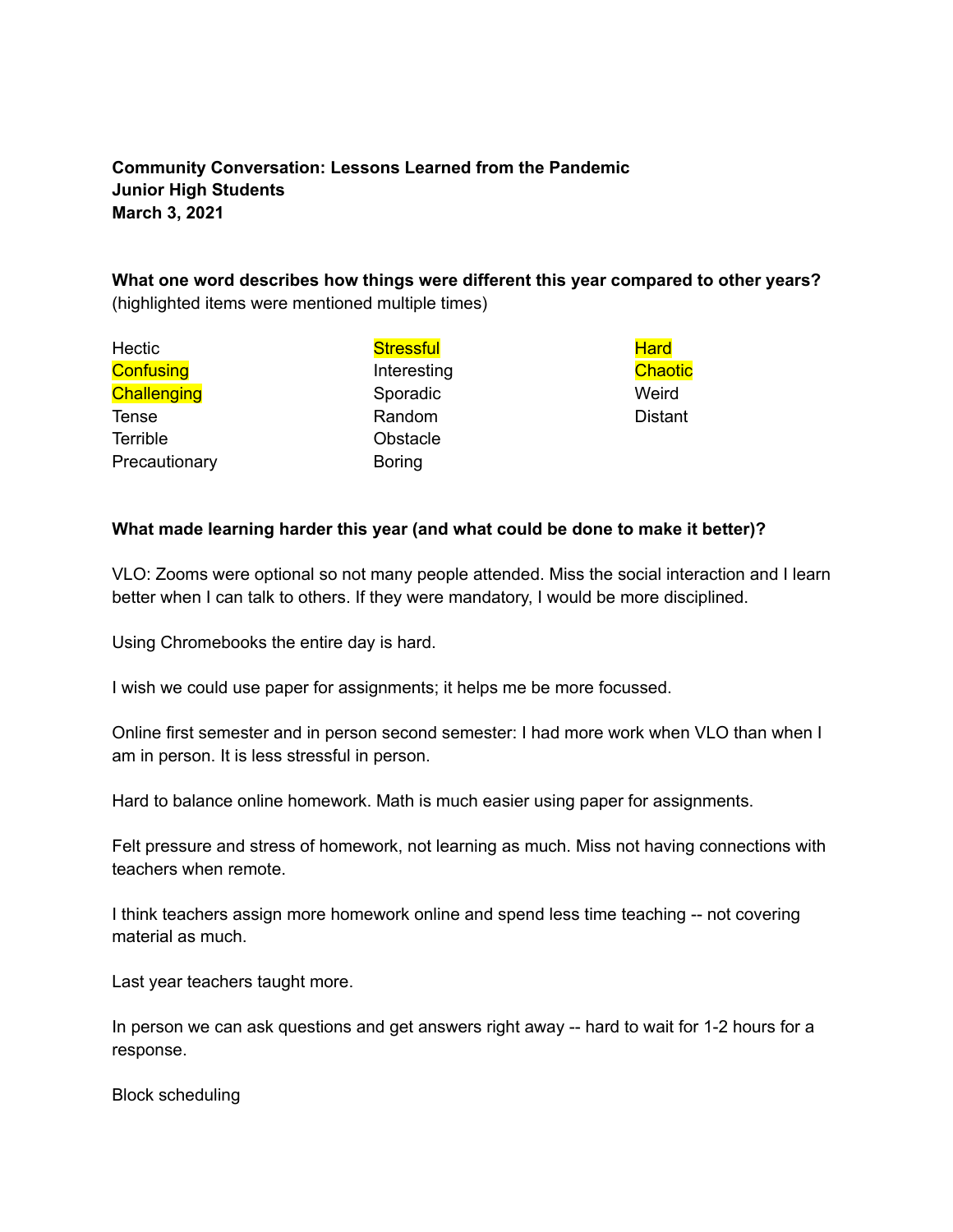Is a challenge Too much homework Confusing and overwhelming With only having a class a few times a week, it is harder to catch up when absent due to quarantining. Hard to stay focussed for 90 minutes Lots of knowledge being covered in 90 minutes / multiple lessons at once / hard to take in that much information at once. Then lots of homework.

Six hours a day on a screen is too much. We are teenagers and go home and need screen time on phones and video games too.

Too much screen time is stressful and hard on the eyes.

Like that due dates seem to be longer than in the past.

Like that we are now more aware of spreading germs.

Teachers are putting more assignments on Canvas -- that helps when you have to miss school.

Would be nice to have a layout on Canvas of what was covered in class and links to videos and resources.

Would like more time management information.

I seem better organized now with less binders and paper.

More teachers using Canvas helps me be organized. Teachers are letting you know what is coming up more this year.

More video lessons would be helpful -- esp for math.

Teachers seem to be more understanding this year about late work.

Teachers are asking more about how we are doing.

For lunch we sit with the class we just came from for safety reasons. We should keep doing this so people don't feel left out and have to sit by themselves.

Teachers are doing a good job.

Maybe not so much homework; it is hard to find time for our non-school lives.